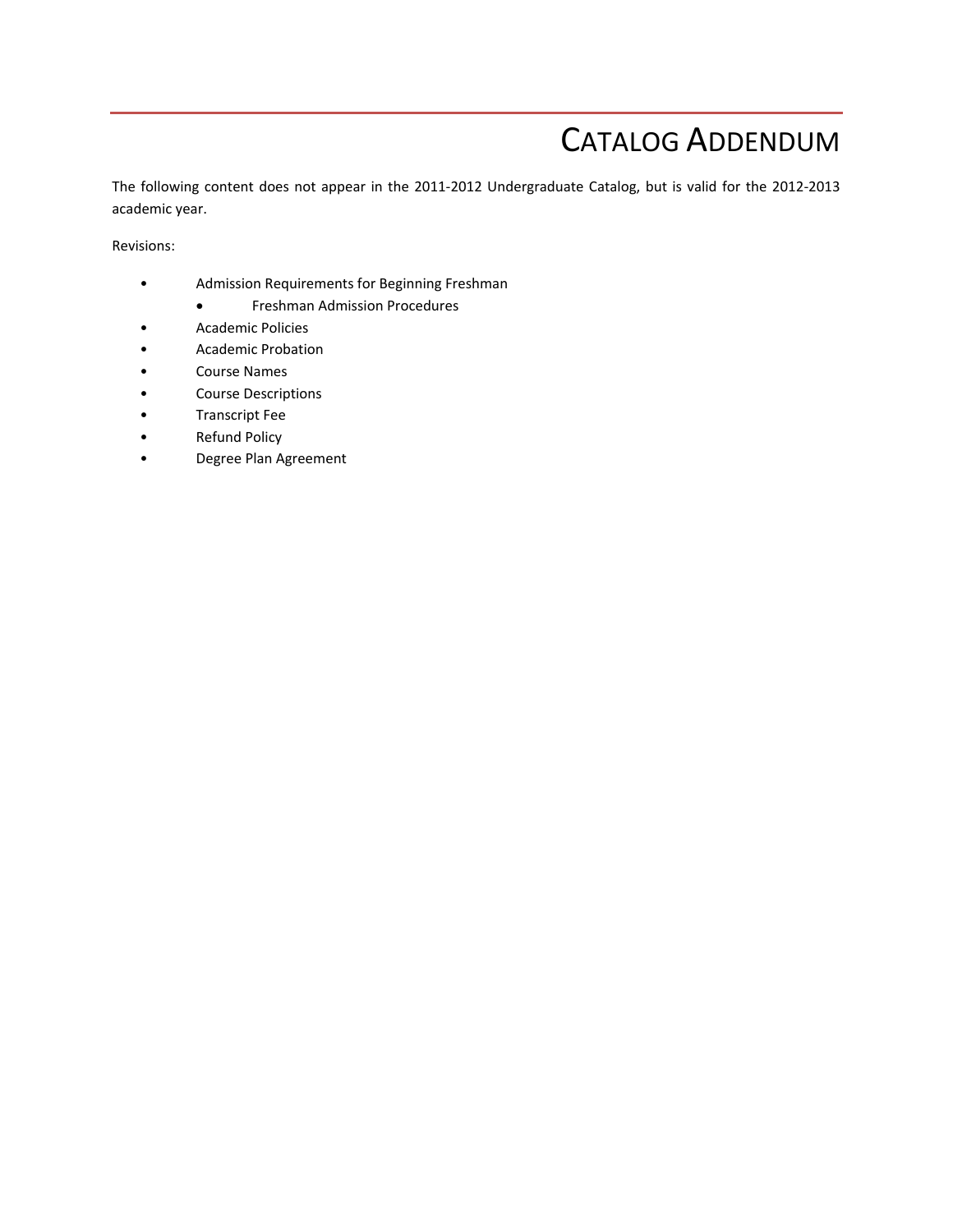## ADMISSION POLICIES

#### COMPASS TESTING

COMPASS testing is available through the Office of Enrollment Services.

#### ADMISSIONS REQUIREMENTS FOR BEGINNING FRESHMAN

To be admitted, a first‐time entering freshman must be a graduate of an accredited high school, must have completed an accredited home school program, or must have earned a GED from an accredited program. For admission, a student must submit official high school, college, and university transcripts.

For Academic Merit I scholarship eligibility, any new degree-seeking student in a face-to-face program must submit official ACT or SAT scores. Students may take the ACT or SAT during the first semester of attendance. Official scores must be submitted to the Office of Enrollment Services to be considered for the student's Academic Merit scholarship eligibility. An Academic Merit scholarship increase will not be effective until the next semester of attendance. If the student's score is lower than the previous score, his/her current Academic Merit scholarship will not be reduced.

#### *FRESHMAN ADMISSION PROCEDURES*

- Complete the application for admission
- Submit official high school, college, and university transcripts ( a copy of high school diploma may be requested)
- Pay the \$25 admission application fee

## ACADEMIC POLICIES

#### STUDENT SUCCESS COURSE

Student Success is a required course for all First Time Freshman or Transfer Students with a GPA of 2.0 or lower and less than 40 earned credit hours. It is a one-hour, face-to-face course, which takes place during the first 8weeks of the Fall term and will assist in acclimating new students to our campus culture, introducing them to resources for student support, and informing them of the important role of Servant Leadership in the lives of our faculty, staff, and students. Combined, these attributes will facilitate their success at University of the Southwest.

## ACADEMIC PROBATION

A student is placed on academic probation when his or her USW cumulative grade point average falls below 1.75 for freshmen and sophomores and 2.00 for juniors and seniors. A transfer student admitted under special provisions whose GPA is less than 1.75, if he or she is an underclassman, or less than 2.00, if he or she is an upperclassman, enters on probation. Scholastic probation is removed when the USW cumulative GPA is raised.

A student on academic probation will be given one semester to establish a satisfactory level of academic work and show progress in raising their GPA. Otherwise the student will remain on probation for an additional semester. Failure to establish a satisfactory level of academic work after two semesters may result in academic suspension. Academic probation is removed when the USW cumulative GPA is raised to the required level.